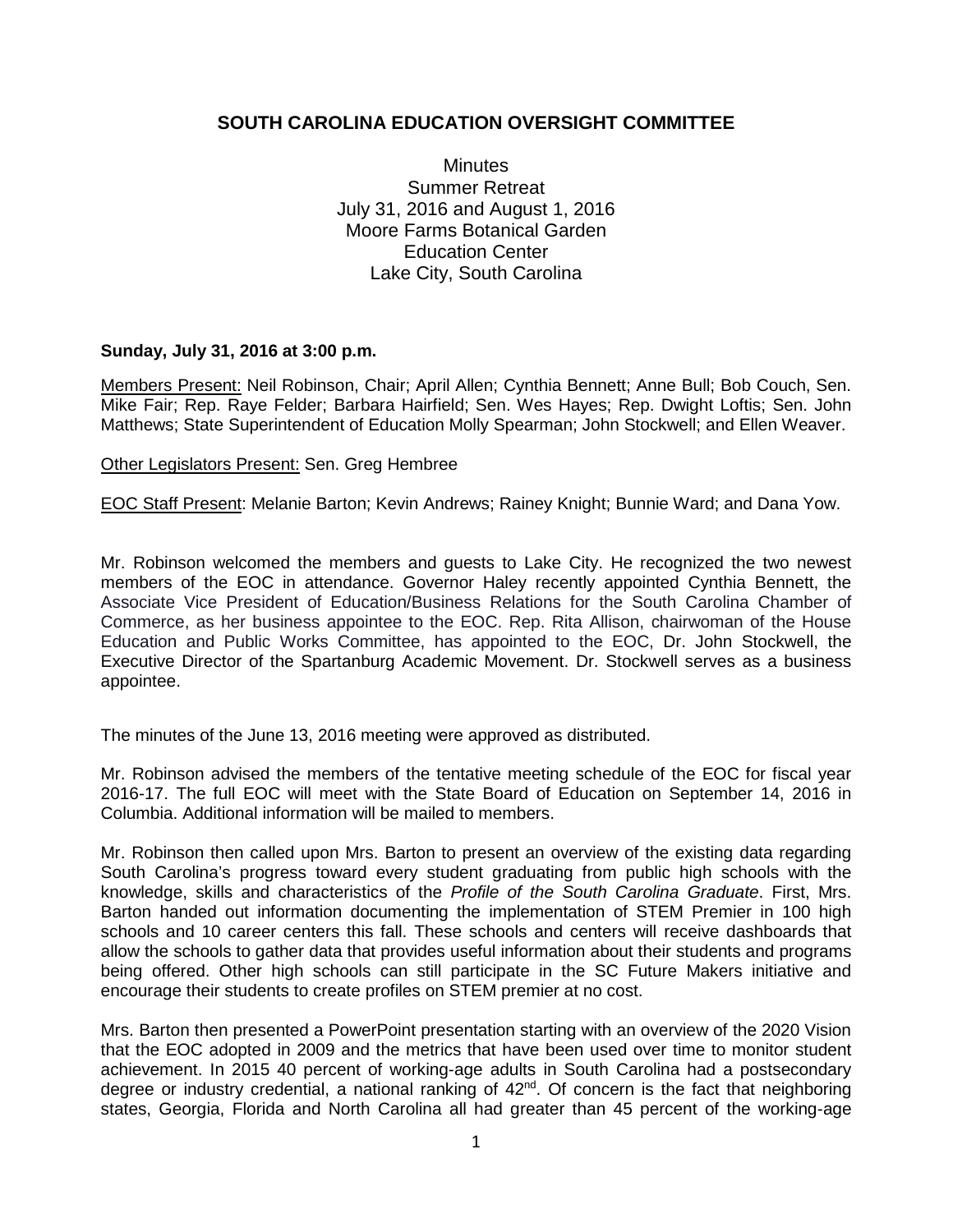adults with a postsecondary degree or industry credential. The trend is also concerning since states in the Southern Regional Education Board (SREB) region have not seen any real change since 2008 in this percentage of adults with a postsecondary degree. While South Carolina and other SREB states have made progress in improving the high school on-time graduation rate, the gap between the on-time graduation rate and college readiness, as measured by ACT scores, is significant. A 2016 report by Education Trust found that almost half of high school graduates did complete a college or career-ready course of study. The presentation concluded with information regarding NAEP scores on reading and mathematics, highlighting the achievement gaps between white students and black and Hispanic students.

State Superintendent Molly Spearman commented that reading achievement must improve in the state. She noted the work the Department of Education is doing in Florence 4 where a lack of leadership capacity at the district and school levels had impacted teaching and learning. Underperforming schools and districts had been given money without the tools and capacity to implement effective intervention plans. Rep. Felder concurred that leadership is a critical component to achievement. Ms. Hairfield also noted that sustained intervention is important. Because education is one of the loneliest professions in the world, novice teachers need mentors, a technique that has improved teaching and learning at Meeting Street Academy. She concluded by reiterating the importance of skills and characteristics, students need to know how to learn. Dr. Couch noted that with his experience in the Allendale School District that the culture also needs to change so that expectations for learning are raised.

Mr. Robinson then recognized Darla Moore. In addition to her successful career in business, Ms. Moore has focused her attention recently on revitalizing her home town of Lake City. The EOC asked Ms. Moore to provide her insight into how to improve education in rural South Carolina. Ms. Moore explained that improving rural South Carolina requires a three-pronged approach. First, there needs to be a functioning government to make rapid change. Second, education must be improved. She noted that her involvement in local school board elections and in finding district leaders. She noted that her staff was able to find effective, research-based programs to implement in the schools with support from her foundation. For example, she assisted Florence 3 in finding Teach For America corps members, in implementing Reading Partners, and in establishing a New Tech High School at Lake City High School. She is now looking at the expansion of summer programs to increase the amount of time on task students in poverty have an opportunity to receive. And, third, a community must reinvent its economy. Ms. Moore has focused on downtown Lake City, building a hotel and attracting several businesses and restaurants. The next step involves a partnership with Florence-Darlington Technical College to establish a middle college environment focused on hospitality and tourism and mechanical, electrical and design careers. Ms. Moore noted that K-12 education is the "black hole" in philanthropy. Many non-profits are electing not to invest in K-12 education. For many, it is a concern that initiatives are not scalable. Ms. Moore concluded with two issues that impede progress. First, poverty prevents students from having access to opportunities. And, second, higher education is not adequately preparing our teachers and leaders to work with students in poverty.

Rep. Loftis asked Ms. Moore to comment about the use of technology in education. Ms. Moore stated that we have not touched the technology that is available and we need to work harder in that arena because technology can be used to scale initiatives. Rep. Felder concurred with Ms. Moore that our teachers are not taught how to effectively teach children of poverty and therefore, we have to change our teacher preparation programs. Ms. Moore noted that pre-service teachers need to be in the classrooms sooner, especially in our most challenging schools.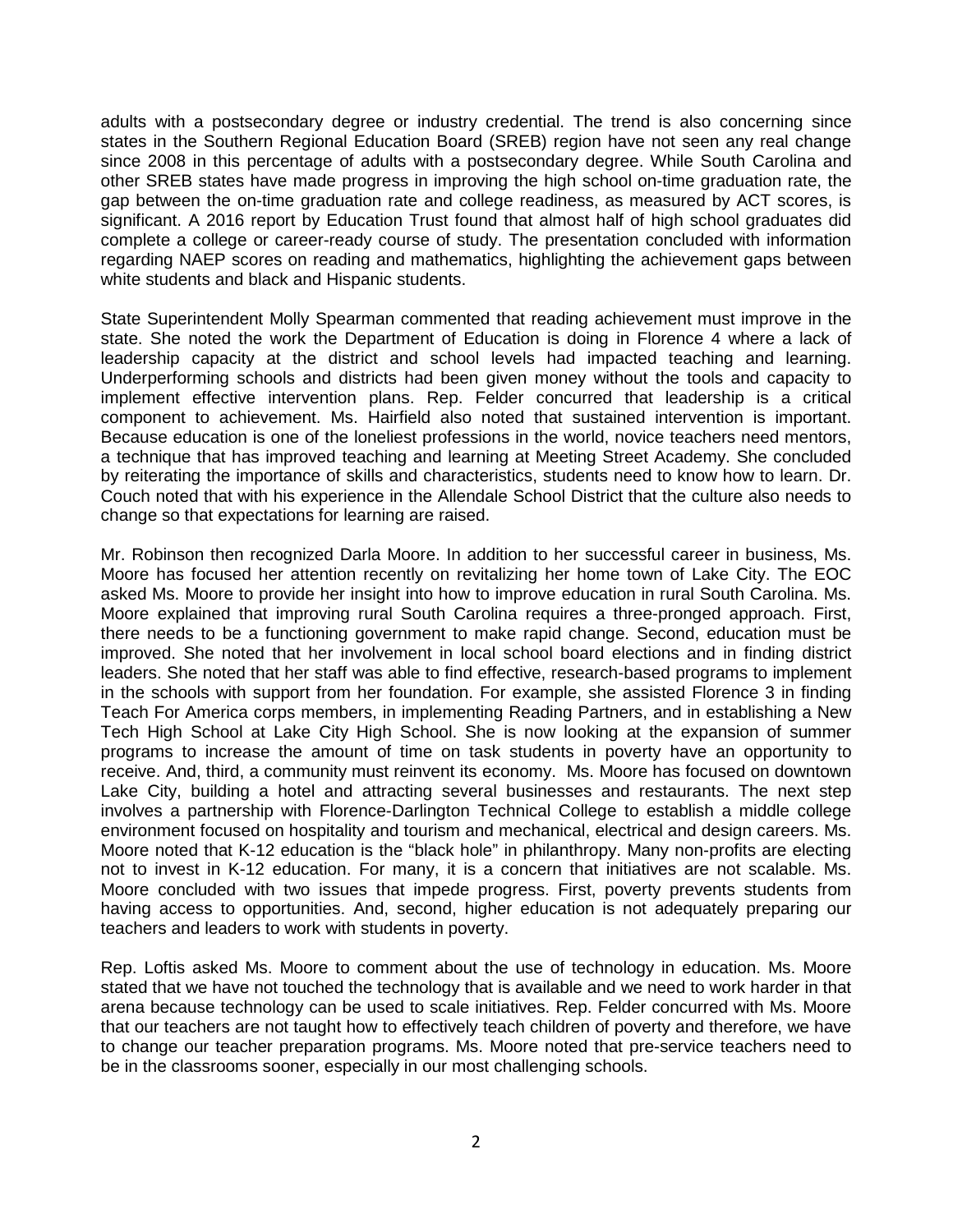Mr. Robinson thanked Ms. Moore for having the EOC retreat in Lake City and invited her to the dinner to follow at 6:00 p.m.

The only action item on the EOC agenda is the approval of criteria to identify underperforming schools and districts based on student assessment and graduation results from the 2015-16 schoolyear. Mr. Robinson explained the recommendations of the Academic Standards and Assessment Subcommittee. With passage of the federal legislation, Every Student Succeeds Act (ESSA), the new federal accountability system will not be operational until school year 2017-18. However, in the meantime, the state will release to the public in the fall of 2016 and 2017 transitional report cards that must identify "potentially underperforming schools and districts" to ensure that technical assistance support and interventions are provided. The criteria for identifying elementary and middle schools will be assessment results in English language arts and mathematics on the SC Ready assessment. The criteria for high schools will include graduation rates, ACT college benchmarks results, and WorkKeys results. For districts, the criteria include graduation rates and student assessment results from SC Ready, ACT and WorkKeys. After members asked clarifying questions, the subcommittee report was unanimously approved.

The EOC adjourned at 6:00 p.m. to have dinner at the facility.

# **Monday, August 1, 2016 at 9:00 a.m.**

Members Present: Neil Robinson, Chair; April Allen; Cynthia Bennett; Anne Bull; Bob Couch, Rep. Raye Felder; Barbara Hairfield; Sen. Wes Hayes; Rep. Dwight Loftis; Sen. John Matthews; Rep. Joe Neal; State Superintendent of Education Molly Spearman; John Stockwell; and Ellen Weaver.

Staff Present: Melanie Barton; Kevin Andrews; Rainey Knight; Lisa Nichols; Bunnie Ward; and Dana Yow.

### Other Legislators Present: Sen. Greg Hembree

Mr. Robinson opened the meeting by introducing Graceanne Cole, Vice President of Research for MarketSearch Corporation to provide the results of a statewide survey on accountability and expectations. The statewide survey was given during April and May 2016. The focus groups for the survey were general population, educators, businesspeople, and parents of school-aged children. Each survey looked at perceptions of education and how groups viewed the school and district report cards. In general, the public tends to see the report cards as effective tools to improve education. Educators, however, were somewhat more likely to view them as labels that are divisive. Priorities for the report cards vary somewhat by audience, but all want to see evidence of achievement and performing at grade level (especially on reading). Regarding the format for grading schools (by descriptors or letter grades), the study found mixed reactions from various audiences. Educators and parents identified a general preference for descriptors (Excellent, Average, At Risk, etc.) while the General Population audience and business leaders preferred giving schools letter grades (A-F).

When it comes to goals and expectations of students and schools, the study findings indicated that, for many, expectations tended to be higher than actual performance, but that the goals under consideration seem unrealistic or unattainable. Educators were somewhat more positive about current school performance but significantly more skeptical regarding attainment of projected goals.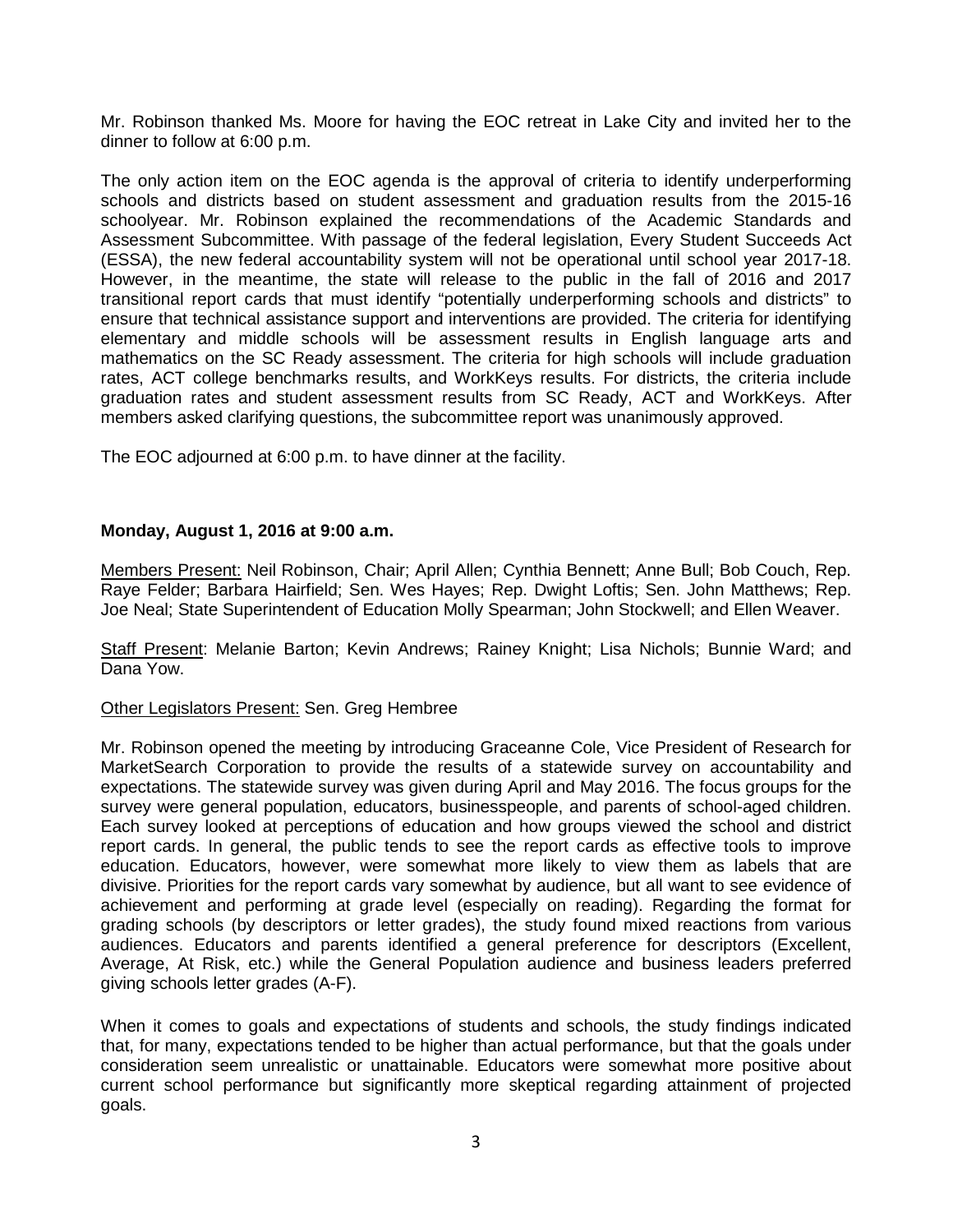Overall, the survey findings identified reasonable levels of engagement among all audience; support for measurement and reporting of performance, and support for setting reasonable goals that may ultimately enhance SC's public education system and the quality of education within the state.

Sen. Matthews asked if citizens from underperforming schools and districts were represented in the sample. Mrs. Cole explained that while the sample size for parents and educators was not controlled, a diverse area of the state was represented in each surveyed group. Larger school districts tended to have higher presentation, however. Rep. Neal asked questions about what could explain the differences in expectations between the groups. Mrs. Cole said that while educators had a higher familiarity with issues like personalized learning and the achievement gap, their perceptions about the report card and expectations may present the personal familiarity educators have with the subject matter being surveyed.

Then, Mr. Robinson introduced Dr. Lee D'Andrea, former superintendent of Anderson 4 and Pickens County and chair of the EOC's High School Task Force, to lead the EOC members into a discussion of the accountability system. Dr. D'Andrea used a "system approach" to evaluate the current and future needs of our state's accountability system. Working in groups the EOC members focused on: (1)ensuring that students entering the public schools be closely monitored to ensure that they are reading proficiently by the third grade; (2) new quality data collections that provide meaningful information to teachers, students and parents on the student's pathway for college and career readiness, as measured by knowledge, skills and characteristics; and (3) communicating to educators, parents, and the public on measures of college and career readiness. Specifically, EOC members discussed:

- 1. South Carolina must have a baseline assessment of the whole child (literacy, numeracy and some family background information) when students enter the system in full-day 4K or five-year-old kindergarten. This requires a new database system to collect the data.
- 2. South Carolina should assess students at the conclusion of each grade through  $2<sup>nd</sup>$  grade for literacy and numeracy. This documentation of growth (formative) is powerful information for parents and can be used to demonstrate school success or accountability in moving students toward the Read to Succeed goal. This also requires a new database system to collect the data
- 3. South Carolina should assess students in grades 3-8 in the four core subject areas of English language arts, mathematics, science and social studies. However, the assessments should not be merely multiple choice assessments of content. For example, the social studies assessment should contain a strand on citizenship, work ethics, service to country, etc., which is consistent with the Profile of the South Carolina Graduate. Again, a new database system to collect the data. It also requires an intensive communication plan.
- 4. South Carolina, working with institutions of higher education, must establish scores on the ACT, SAT, or ACCUPLACER to determine college readiness. Regarding career readiness, South Carolina must establish a WorkKeys National Certification level as well as an ASVAB and/or Career Completer Sequence and industry certification to be deemed "career-ready." Again, a new database system is needed to collect the data. It also requires an intensive communication plan.

Superintendent Spearman noted that additional assessments will not be readily embraced by the public. Rep. Neal noted that students in poverty are in need of opportunities through the K-12 public education system that students of higher socioeconomic status already have. Dr. Stockwell noted that a critical metric is the number of remedial courses our high school graduates have to take in two-year colleges before earning college credit.